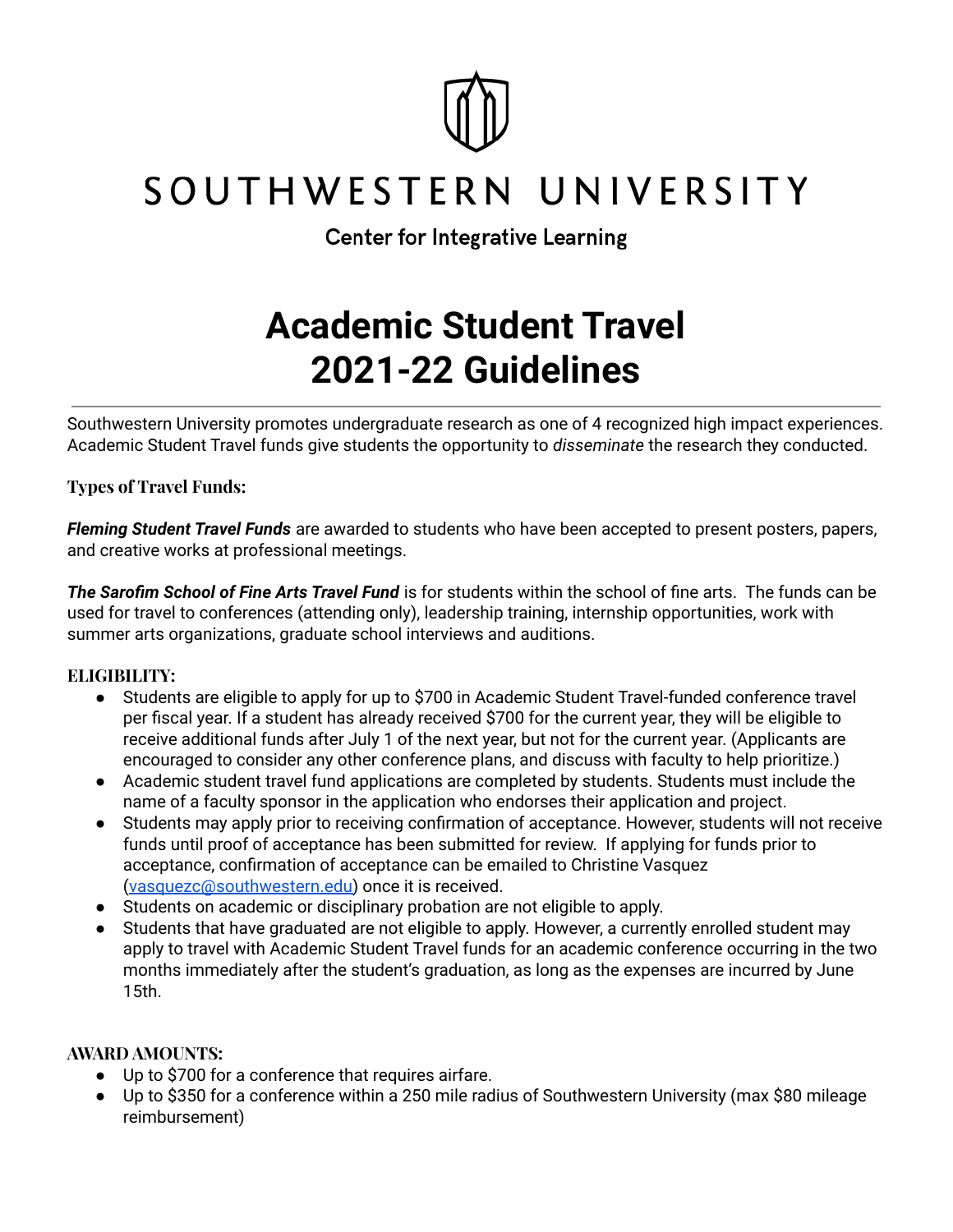● Students who present at a local conference that costs less than \$350 may apply for Academic Student Travel funds for an additional conference, up to a total of \$700 in funds across both conferences.

## **ALLOWABLE EXPENSES:**

- Christine Vasquez will be the only person to assist if the traveler is needing financial assistance to pay for their conference registration or travel.
- Flights that are booked at least 4 weeks prior to travel can be reimbursed, but students are strongly encouraged to book at least 6 weeks in advance. Flights booked less than 4 weeks in advance will be reimbursed at the discretion of the university.
- The award funds can be applied towards airfare, rental car, personal car mileage, local transportation, lodging, meals, membership fees, and the conference registration fees.
- Odometer readings OR a google map printout including the route and distance traveled will be required to substantiate mileage reimbursement. The maximum reimbursement for car mileage is \$80.
- Food expenses will only be reimbursed with an itemized receipt. Meal expenses will be capped at \$25 a day per person. No Alcohol will be reimbursed under any circumstances.
- All expenses reimbursed must comply with the budget submitted on the original application form.
- Students have up to 30 days from the day of return to submit expenses for reimbursement. We will not remind you of this.

#### **REIMBURSEMENT PROCESS:**

- The traveler has **up to 30 days from the day of return** to turn in the completed Student Expense Form for reimbursement. This form and all itemized/payment detail receipts need to be given to Christine Vasquez for signature approval.
- Students seeking reimbursement are also required to complete forms for the Business Office. These forms include the Student Travel Tax Acknowledgement Form as well as the direct deposit form.
- All reimbursement transactions must be processed through Christine Vasquez (vasquezc@southwestern.edu) in the Center for Integrative Learning (Prothro Rm 240)
- If travel expenses exceed the total amount of travel award, Southwestern is unable to pay more than what was awarded.
- If travel expenses are less than the total award amount, Southwestern will reimburse for that lower amount rather than the higher requested amount.
- Students who receive Fleming or Sarofim travel funds are strongly encouraged to participate in the annual Research & Creative Works Symposium.

## **PRIORITY DEADLINES and TIMELINE:**

- **September 15**: Deadline for priority consideration for fall conferences. (You may submit applications for fall 2021 conferences as early as August 1, 2021. Applications for fall conferences that are submitted in April or May will be immediately reviewed and approved if they meet the eligibility criteria, in order to allow students and faculty to make travel arrangements in advance at optimal prices.)
- **December 15**: Deadline for priority consideration for spring conferences.
- We will still consider applications after the priority deadlines. But it is possible that funding will not be available. Applications are considered in the order in which they are received, and priority is given to those received before the deadline for the relevant semester.

## **Artistic Internships and Artist Residency Timeline:**

● Artistic Internships and Artist residency will be reviewed on a rolling timeline, but not any less than six weeks before the beginning of an experience.

## **APPLICATION PROCESS:**